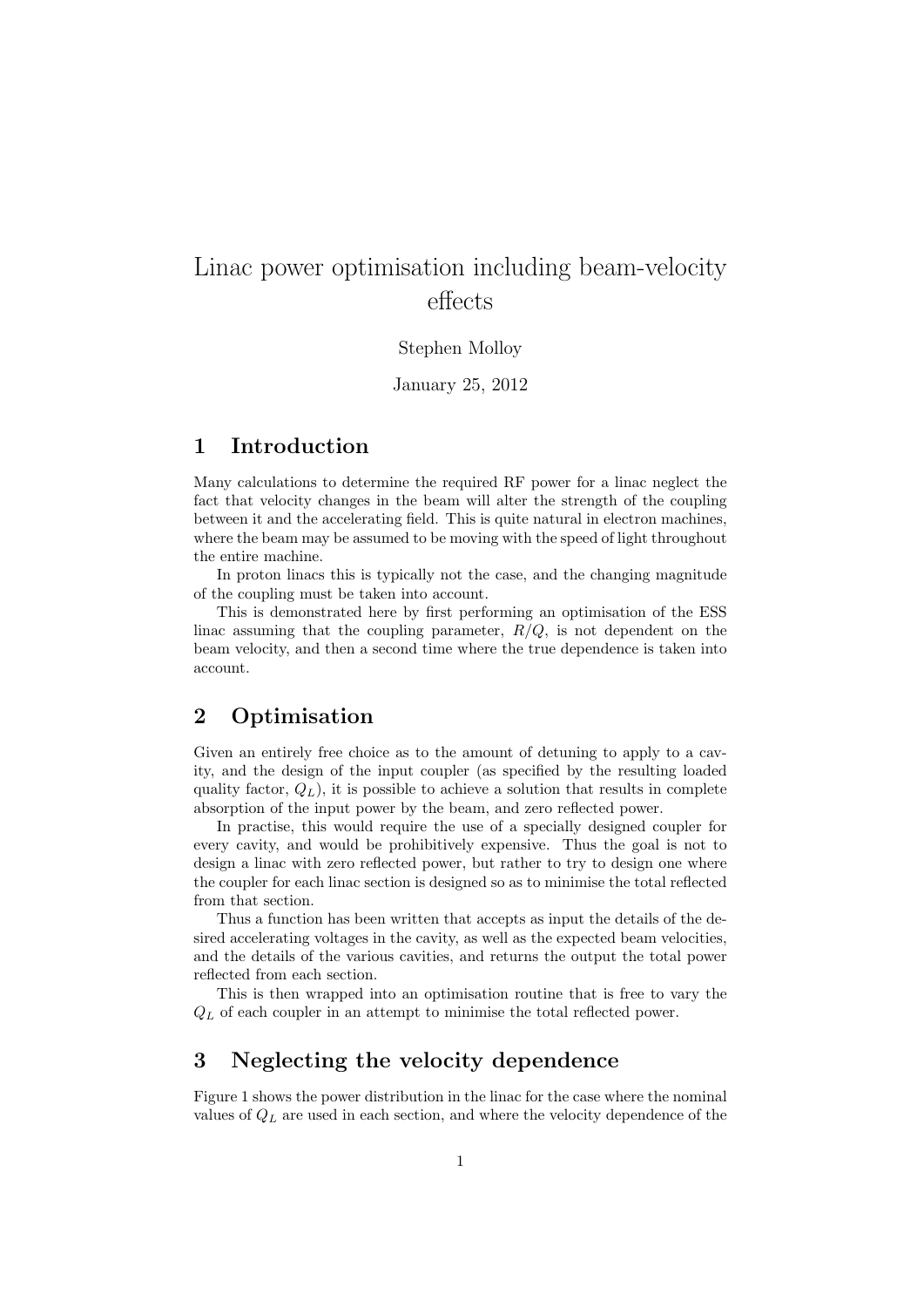

Figure 1: RF power for the unoptimised linac where the velocity dependance of the  ${\mathbb R}/Q$  is ignored.



Figure 2: RF power for the optimised linac where the velocity dependance of the  $R/Q$  is ignored.

 $R/Q$  has been neglected.

It can be seen that the reflected power in the spoke section is consistently high, and that it should be a simple matter to optimise the  $Q_L$  here to significantly reduce the total reflected power.

On the other hand, the high beta section appears to be quite close to optimal since any improvement of the low-energy region of this section of the linac will be compensated for by an increase in the total reflected power from the high-energy region.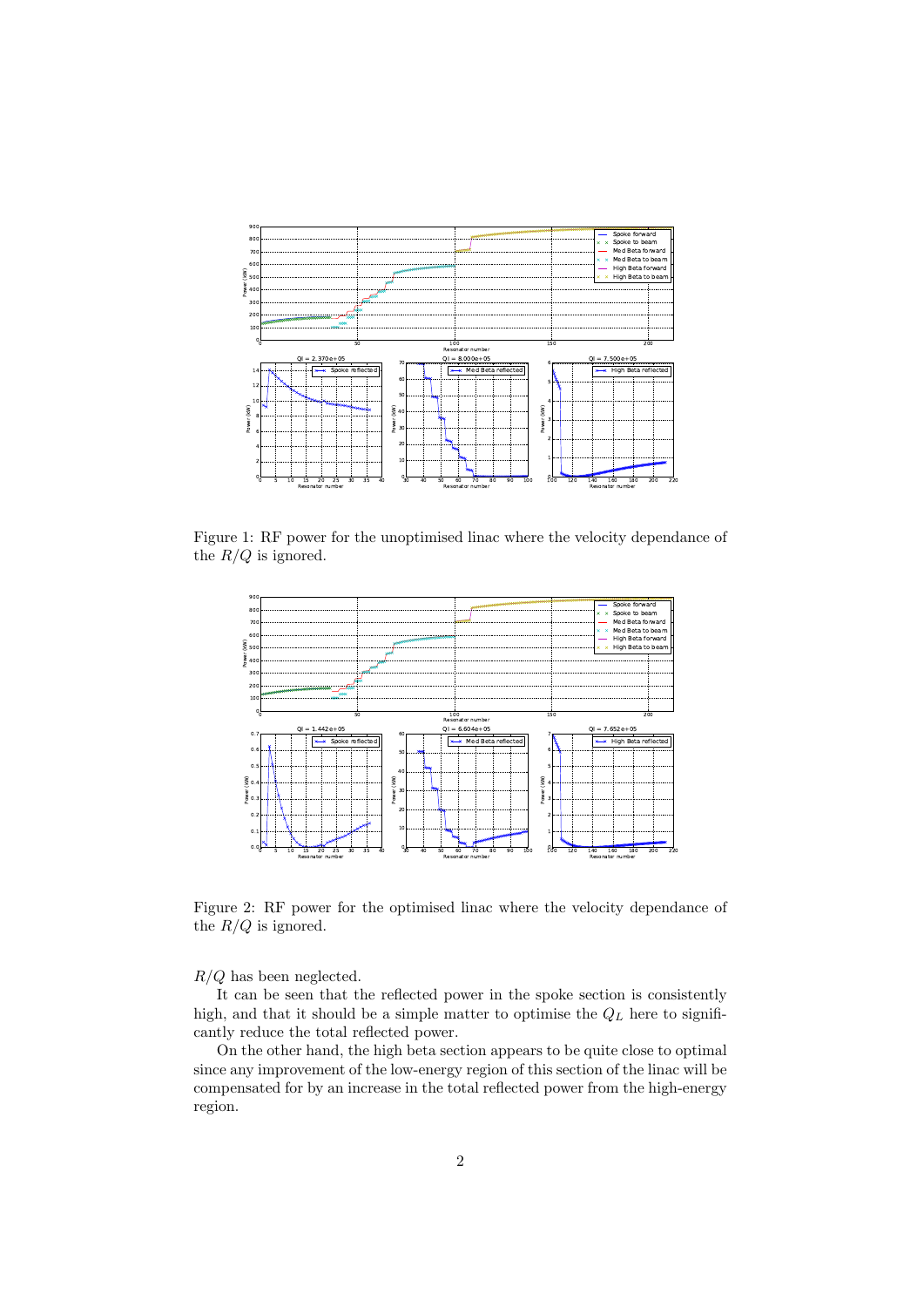The medium-beta section appears particularly problematic due to the large spread in the power transferred to the beam. Optimisation of this section is expected to be quite difficult.

Figure 2 shows the optimised version of this linac, again ignoring the velocity dependence of  $R/Q$ .

As expected the spoke section shows considerable improvement with a significant change in its  $Q_L$ .

The optimised  $Q_L$  for the medium & high beta sections do not show such a large difference from the nominal values, and the large spread of accelerating voltages in the medium beta section result in quite a large amount of total reflected power.

In performing this optimisation, the total reflected power for the entire linac was reduced from 1536 kW to 894 kW, representing a saving of 643 kW (peak power).

## 4 Including the velocity dependence



Figure 3: RF power for the unoptimised linac where the velocity dependance of the  $R/Q$  is included.

Figures 3 and 4 show the situation when the velocity dependence of the  $R/Q$  is included, and it can be seen that this relationship leads to a very large difference in the profile of the reflected power.

While the high beta section can be seen to experience a larger amount of reflected power, it is still relatively low, and of no major importance to the design of the machine.

Some differences can also be seen in the medium beta section, with a distinct improvement in the maximum reflected power in this part of the machine.

The major difference between these plots and those in figures 1 and 2 can be seen in the spoke cavity section. Here the low energy cavities reflect up to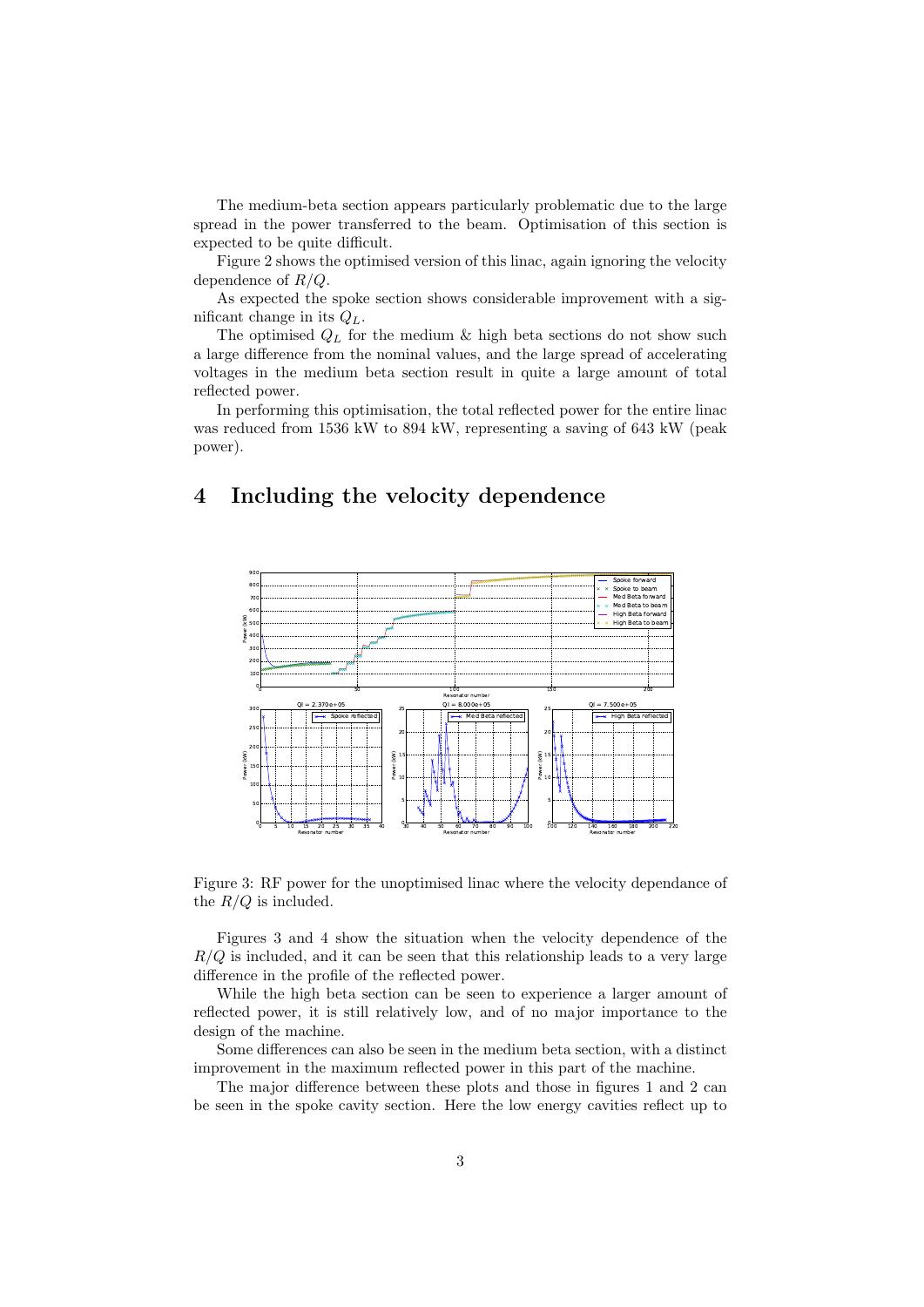

Figure 4: RF power for the optimised linac where the velocity dependance of the  $R/Q$  is included.

300 kW, which is almost three orders of magnitude higher than calculated when ignoring velocity effects.



Figure 5: Scaling of the  $R/Q$  for each cavity in the linac.

Figure 5 shows the  $R/Q$  scaling for each cavity in the linac, and some hint as to the reason for the large reflected power from the beginning of the linac can be seen in the fact that the  $R/Q$  falls to a very low level in this region.

The  $R/Q$  scaling cannot be the whole story however, since the scaling for the medium beta section falls to a similarly low level, but without the very large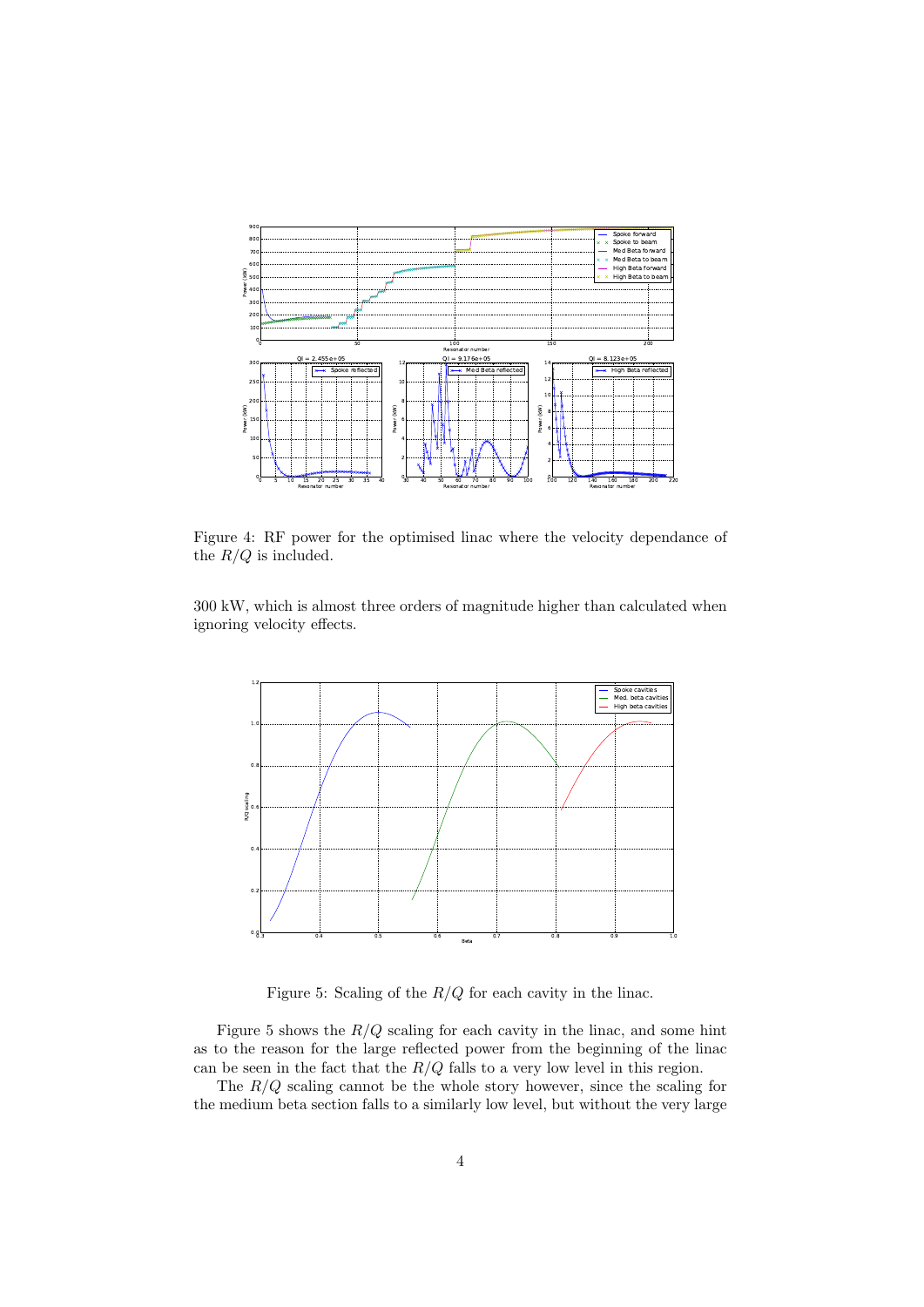

Figure 6: Voltage & phase profile for the linac.

increase in reflected power. By examing the voltage and phase profiles required by the linac designers in figure 6, an explanation can be found.

In the case of the cavities in the medium beta section, the low  $R/Q$  is compensated for by the fact that the required cavity voltages have been set by the linac designers in a way that is approximately proportional to the  $R/Q$ scaling of the cavity. This means that the optimal detuning angle of the cavity is approximately equal to the desired synchronous angle, and it can be shown that this solution reduces the reflected power to zero.

The voltage profile for the spoke cavities does not approximate the  $R/Q$ scaling curve in this way, resulting in the very large reflected powers observed in figure 4. In effect, the most optimal solution for these cavities requires a  $Q_L$  that results in a beam injection time significantly after the point at which the transient reflected power has passed through zero, just as in the case of accelerating a bunch current much lower than the nominal value.

A similar effect can be seen at the low energy end of the high beta cavities, although with a magnitude much less than that observed in the spoke section. Looking at the reflected power for the high beta section in figure 4, a steep incline can be seen for the cavities numbered 110–120. For the high beta cavities lower than number 110, a similar incline can be seen, but with a discontinuity that corresponds to the jump in required cavity voltage moving from cavity 108 to cavity 109. The fact that this behaviour is so similar to that at the low energy end of the spoke section, as well as the fact that reducing the cavity voltage for the first few high beta cavities results in a drop in the reflected power, confirms the hypothesis that the large reflected powers observed in the spoke cavities are related to a mismatch between the desired voltage and the  $R/Q$  scaling of the low energy cavities.